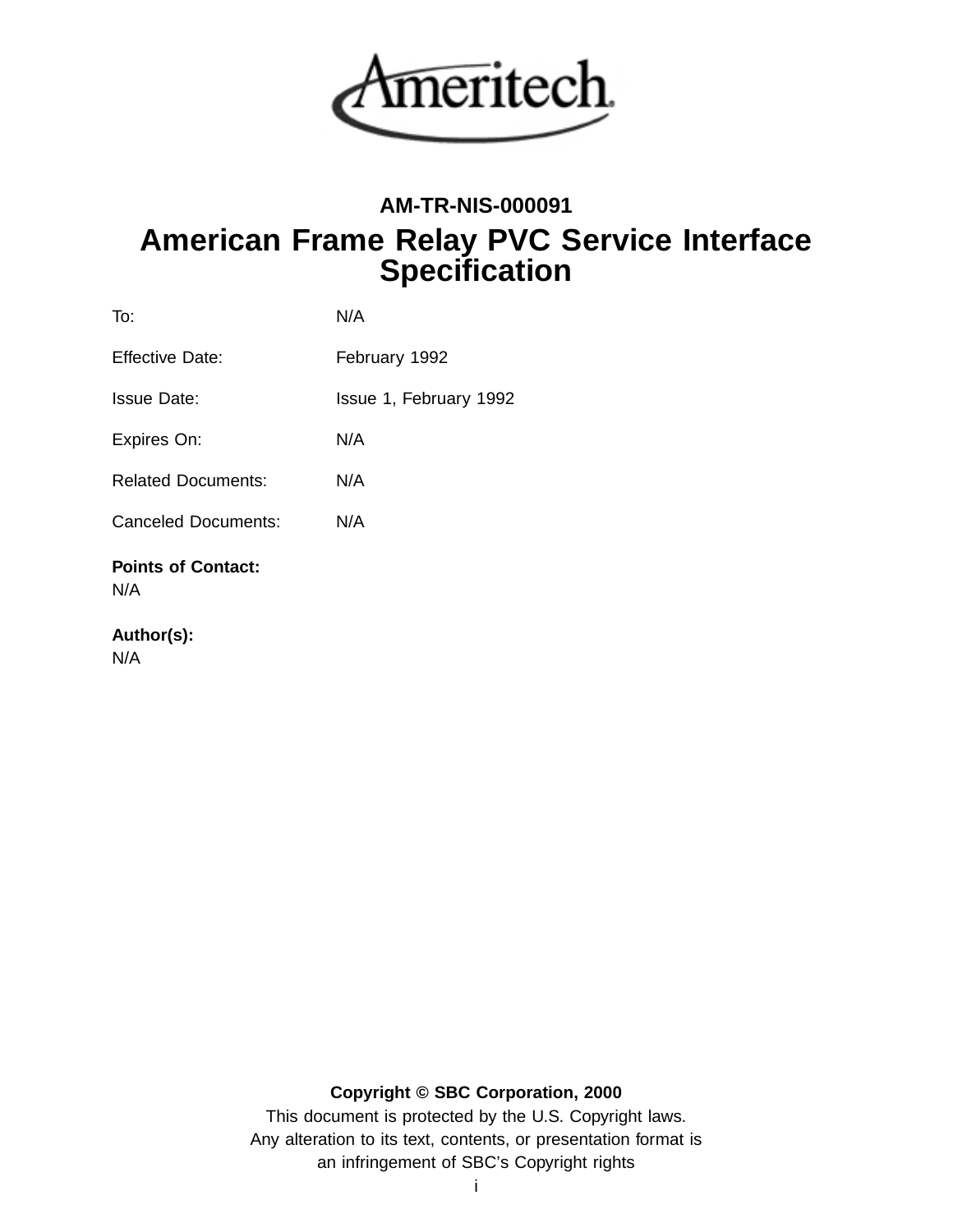## **Table of Contents**

| 1. | Purpose                                       |              |                                                |    |  |  |
|----|-----------------------------------------------|--------------|------------------------------------------------|----|--|--|
| 2. |                                               |              | Change and Reissue                             | 3  |  |  |
| 3. | General                                       |              |                                                |    |  |  |
| 4. | Open Systems Interconnection (OSI) Stack<br>4 |              |                                                |    |  |  |
| 5. |                                               |              | Frame Relay Features / Service Characteristics | 5  |  |  |
| 6. |                                               | Provisioning |                                                | 6  |  |  |
| 7. | User Network Interface (UNI)                  |              |                                                |    |  |  |
|    | 7.1.                                          |              | Physical Layer Interface                       | 7  |  |  |
|    | 7.2.                                          |              | Data Link Layer Interface                      | 8  |  |  |
|    |                                               |              | 7.2.1. Protocol Structure                      | 8  |  |  |
|    |                                               | 7.2.2.       | <b>Invalid Frames</b>                          | 11 |  |  |
|    |                                               |              | 7.2.3. Local Management Interface (LMI)        | 11 |  |  |
| 8. | References                                    |              |                                                |    |  |  |
|    | <b>Primary References</b><br>8.1.             |              |                                                |    |  |  |
|    | 8.2.<br><b>Secondary References</b>           |              |                                                |    |  |  |

# **Copyright © SBC Service, Inc. 2000**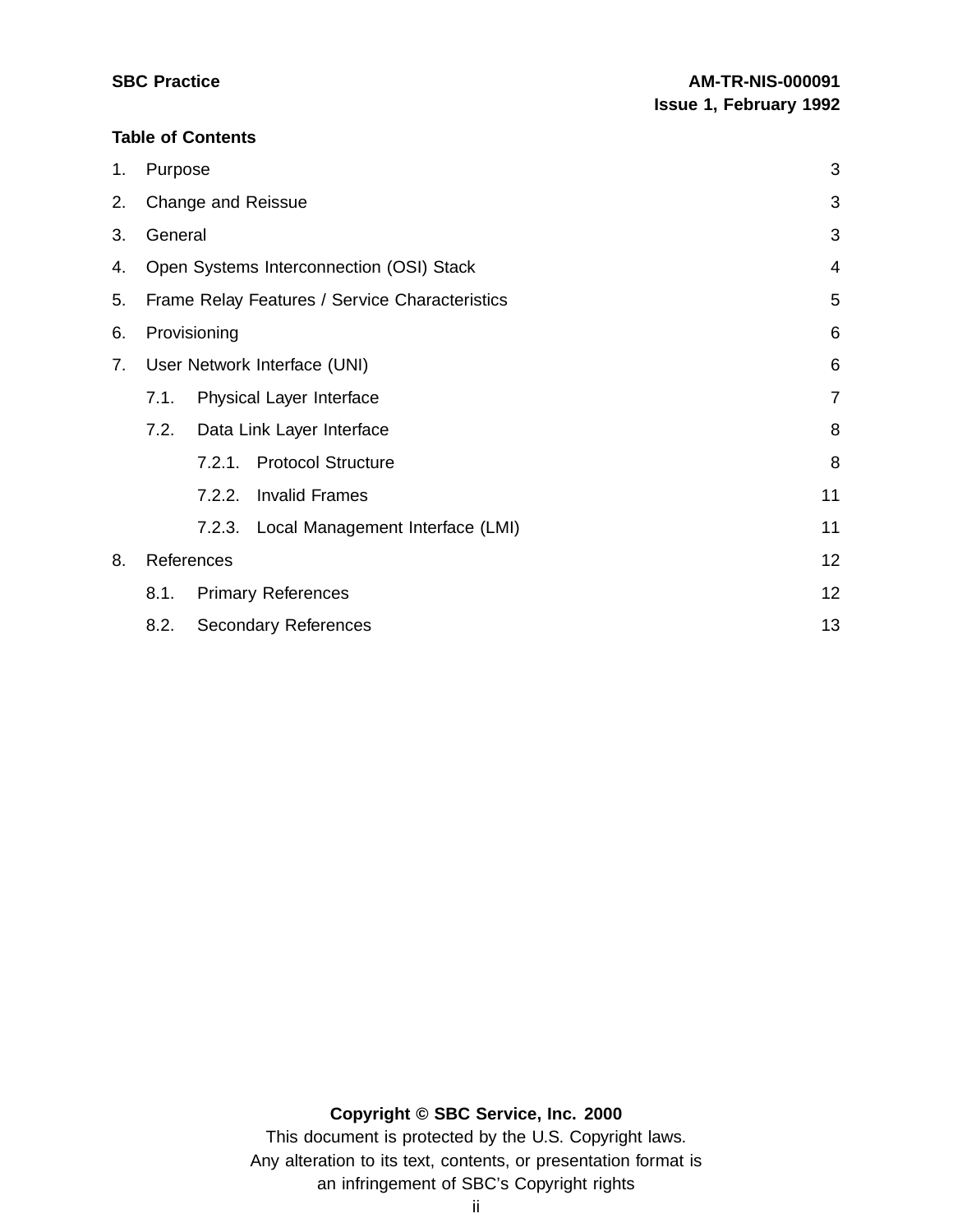# **TECHNICAL REFERENCE NOTICE**

This Technical Reference is published by Ameritech to provide a technical description of the Ameritech Frame Relay Service for Permanent Virtual Circuits.

Ameritech reserves the right to revise this document for any reason, including but not limited to, conformity with standards promulgated by various agencies, utilization of advances in the state of the technical arts, or the reflection of changes in the design of any equipment, techniques or procedures described or referred to herein.

**AMERITECH MAKES NO REPRESENTATION OR WARRANTY, EXPRESS OR IMPLIED, WITH RESPECT TO THE SUFFICIENCY, ACCURACY, OR UTILITY OF ANY INFORMATION OR OPINION CONTAINED HEREIN. AMERITECH EXPRESSLY ADVISES THAT ANY USE OF OR RELIANCE UPON THIS TECHNICAL REFERENCE IS AT THE RISK OF THE USER AND THAT AMERITECH SHALL NOT BE LIABLE FOR ANY DAMAGE OR INJURY IN-CURRED BY ANY PERSON ARISING OUT OF THE SUFFICIENCY, ACCURACY, OR UTILITY OF ANY INFORMATION OR OPINION CONTAINED HEREIN.**

This document is not to be construed as a suggestion to any manufacturer to modify or change any of its products, nor does this document represent any commitment by Ameritech or any Ameritech Operating Company (AOC) to purchase any product, whether or not it provides the described characteristics.

Ameritech does not recommend products, and nothing contained herein is intended as a recommendation of any product to anyone.

Nothing contained herein shall be construed as conferring by implication, estoppel, or otherwise any license or right under any patent, whether or not the use of any information herein necessarily employs an invention of any existing or later issued patent.

Ameritech reserves the right not to offer any or all of these services and to withdraw any or all of them at any future time.

Document may be ordered from Ameritech by contacting the Document Order Center at (847) 248-4324.

#### **Copyright © SBC Service, Inc. 2000**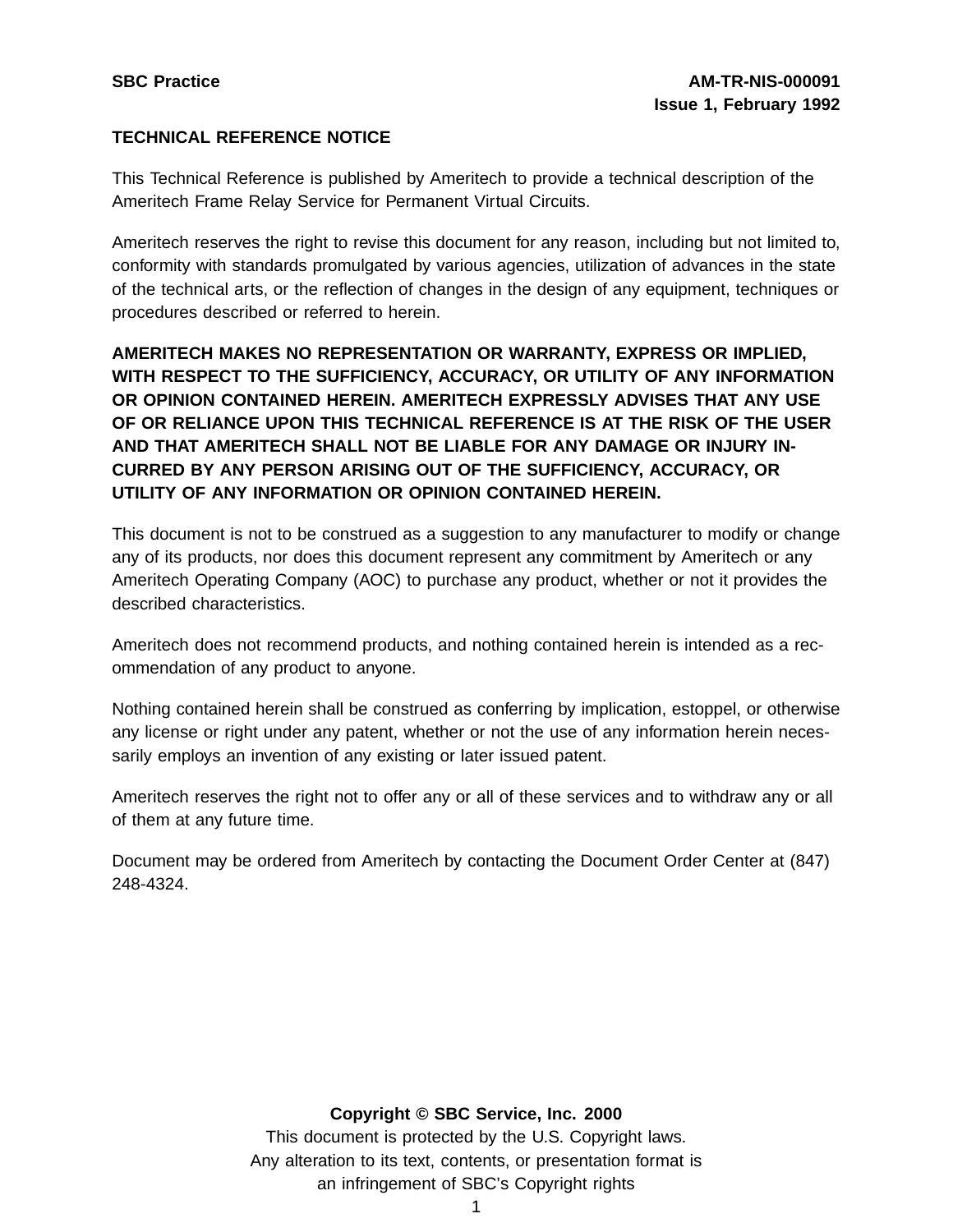# **Copyright © SBC Service, Inc. 2000**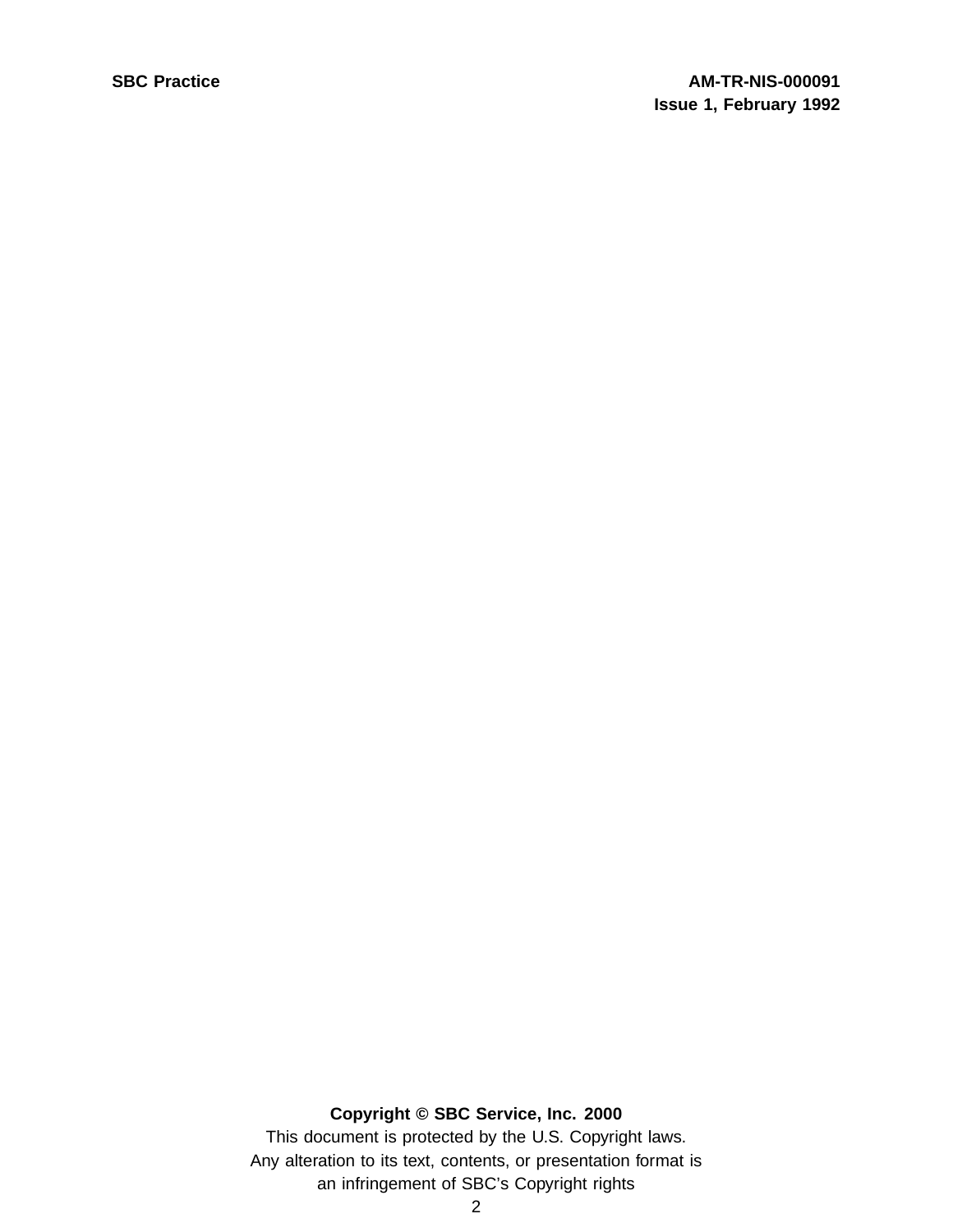## **1. Purpose**

This document describes the User Network Interface specifications for Ameritech's proposed Frame Relay Service.

# **2. Change and Reissue**

This section will show future changes and modifications.

# **3. General**

Ameritech's Frame Relay Service (FRS) is a connection oriented, "frame mode" data service based on permanent virtual circuits that will support data applications up to 1.544 Mbit/s.

FRS provides users with a high performance data transfer service. If combines the bandwidth efficiency of packet switching with end-to-end protocol transparency, increased speed and performance. The FR protocol is a multiplexing protocol designed to operate over transmission facilities that have low error rates, because there is no error correction performed in the FR nodes. Protocols in the customer premises equipment are responsible for retransmitting frames that may be lost or discarded by the network due to errors or congestion. FRS can multiplex/ demultiplex different user data streams within the same physical channel by virtue of data link layer addressing.

FRS is generally targeted toward bursty applications having varying delay and throughput requirements. Several categories of applications have been identified. Some of the applications are, LAN Interconnection, Block-Interactive Data Applications, File Transfer, Multiplexed Low/ Medium-Bit Rate data transfer.

The basic protocol as defined in both ANSI and CCITT Standards is supplemented with documentation from the Frame Relay Users Group. In addition, the Frame Relay Users Group has defined extensions to the basic protocol for management of the local interface.

The Frame Relay protocol uses only the first layer (Physical) and part of the second layer (Data Link) of the International Standards Organization / Open Systems Interconnection (ISO/OSI) model.

Differences / extensions between Ameritech's Frame Relay Service and that defined in the standards in noted in italics.

This service will be initially offered as an intralata service only.

## **Copyright © SBC Service, Inc. 2000**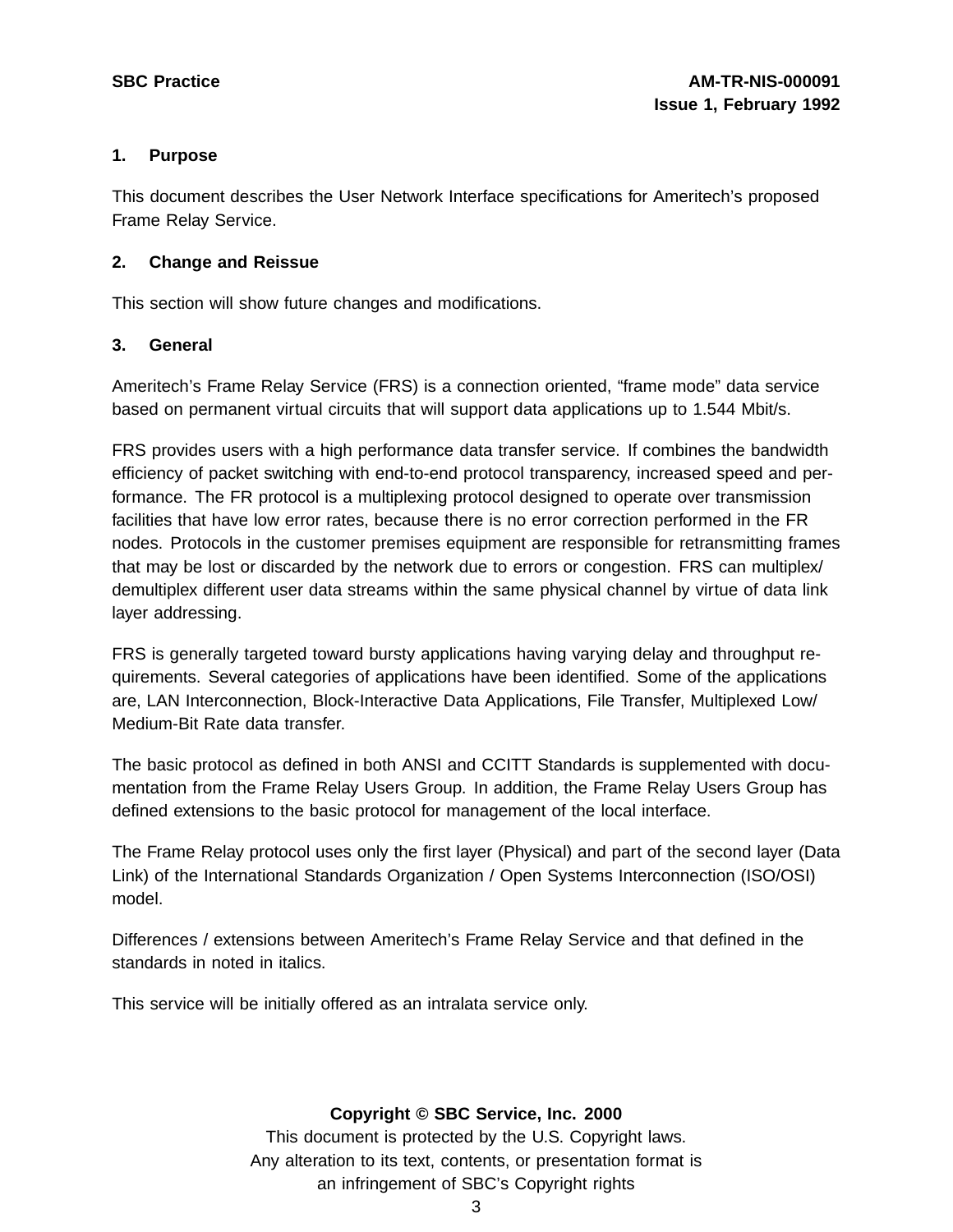## **4. Open Systems Interconnection (OSI) Stack**

The International Standards Organization - Open Systems Interconnection (ISO-OSI) model is divided into seven functional layers as shown in Figure 1.



# **Figure 1. Representation of the ISO-OSI Model**

A.25 networks use the three lowest levels of the ISO-OSI seven layer model. Layer 1, the physical layer provides physical and electrical connectivity between a user device and the network. Layer 2, the data link layer ensures data integrity across a physical link. Layer 3, the network layer provides end-to-end data integrity and ensures that the data reaches the correct destination.

In contrast to X.25, frame relay performs its switching function using only the physical layer and a portion of the link layer known as the "core aspects" of the data link layer (See Figure 2.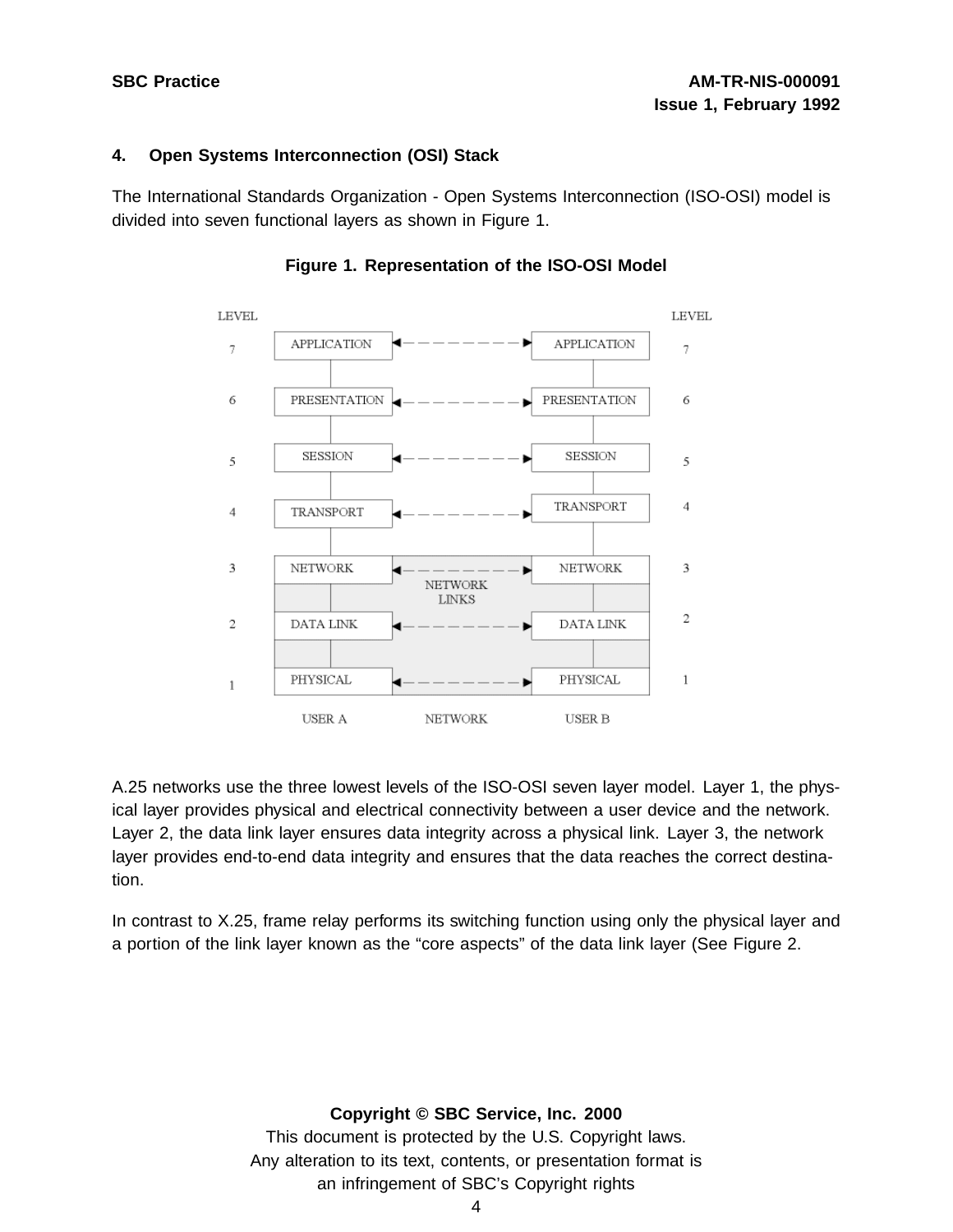

# **Figure 2. Frame Relay vs. X.25 Layer comparison**

## **5. Frame Relay Features / Service Characteristics**

- FRS provides for the order-processing transfer of frames from the network side of one user-network interface to the network side of the other user-network interface.
- It provides for real-time (no store and forward) bidirectional transfer of information. A single Permanent Virtual Circuit (PVC) provides a full-duplex channel.
- FRS transports the user data contents of <sup>a</sup> frame transparently; only the frame's address and FCS fields may be modified.
- It is <sup>a</sup> high throughput, low-delay data transfer service.
- FRS does not provide error-correction or frame sequencing; frames are unackowledged by the network. Error detection, and recovery from these error conditions need to be performed by the Customer Premise Equipment (CPE). Error conditions include lost, duplicated, misdelivered, and out-of-sequence frames.
- FRS detects transmission, format, and operational errors.
- FRS provides logical channel multiplexing by assigning multiple virtual circuits to <sup>a</sup> single interface.
- Virtual circuits are uniquely identified at an interface by the value of the Data Link Connection Identifier (DLCI), a parameter in the header of FRS Protocol Data Unit (PDU) See Protocol Structure in Section 7.2.1. DLCI values have local significance and may be reused at different interfaces. The frames are routed through the network on the basis of the DLCI. The DLCI and the other associated parameters are defined by means of administrative procedures.

# **Copyright © SBC Service, Inc. 2000**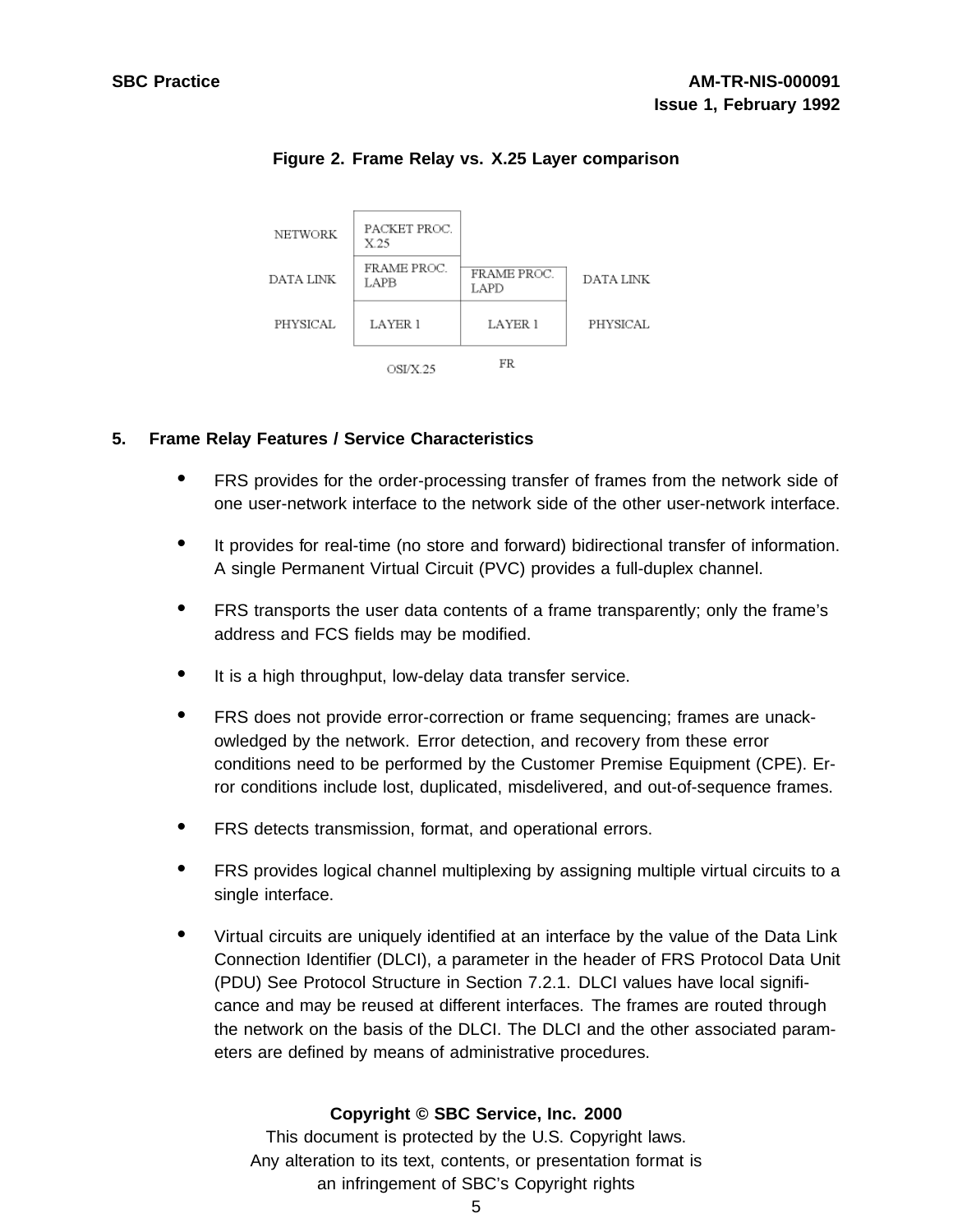- FRS access is provided via dedicated 56/64 kbps and 1.544 Mbps digital subscriber lines.
- FRS provides user throughput classes of 56, 64, 128, <sup>384</sup> kbps and 1.544 Mbps. Maximum subscriber throughput is limited by the rate of the supporting physical interface.
- Fundamental PVC management functions such as PVC status enquiry and indication, PVC Failure Recovery, PVC Failure Notification, and PVC Activation/ Reaction. These features are implemented by using the Local Management Interface (LMI).

# **6. Provisioning**

The connections between originating device endpoints (routers, bridges, and other similar devices) are implemented as Permanent Virtual Circuits (PVCs), a type of preadministered connection. Each user data stream is called a data link connection (DLC). To identify the different DLCs within the same access channel, each DLC is assigned a data link connection identifier (DLCI) at subscription time.

During the data transfer phase, all frames belonging to a particular FR call carry the same DLCI in the link layer address field of each frame. Users are connected via PVCs rather than with dedicated physical circuits. Frames are routed through the network on the basis of the attached DLCI. This label may change as the frame travels through the network; therefore, the DLCI has local significance only. The DLCI is not an address uniquely identifying a destination, but instead serves to identify a logical connection between the user and the local network access node.

The FR PVC service provisioning process for new customers will consist of two steps:

- 1. Access Path Provisioning Encompasses the installation of the digital transmission facility that provides the "physical" connectivity between the customer's premises and end office supporting FRS PVC service.
- 2. PVC Provisioning Entails the configuration of PVC routing tables (at end-office and at tandem offices) to provide the "logical" paths specified by the customer.

## **7. User Network Interface (UNI)**

Frame Relay - User-Network Interface (FR-UNI) refers to the point where the CPE interfaces to the network supporting FRS. Access to the network supporting FRS is over dedicated 56/64 kbps and 1.544 Mbps digital subscriber lines.

## **Copyright © SBC Service, Inc. 2000**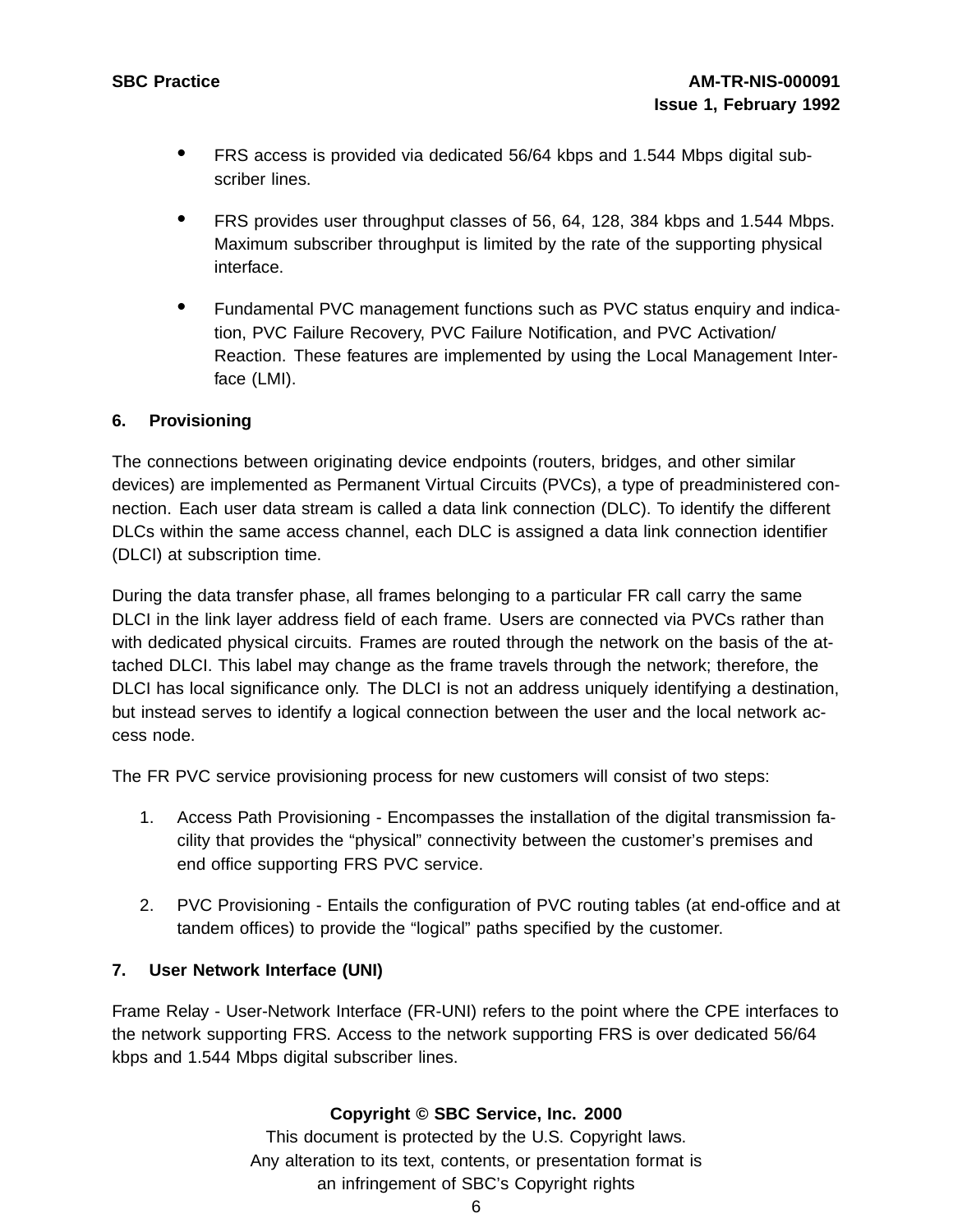The UNI is based on Frame Relay Protocols. These protocols have been established by the vendor community consensus around the use of CCITT and ANSII standards. See Section 8.1 for Primary References. Transfer of FRS PDUs is based on the Core Aspects of LAPD protocol. The core aspects of LAPD are:

- Frame delimiting, alignment, and transparency provided by the user of HDLC flags and zero-bit insertion.
- Virtual circuit multiplexing/demultiplexing using the address field of the frame.
- Inspection of the frame of ensure that it consists of an integer number of octets prior to zero-bit insertion or following zero-bit extraction.
- Inspection of the frame to ensure that it is not too long or too short.
- Detection of transmission, format, and operational errors.

## **7.1. Physical Layer Interface**

Ameritech's Frame Relay Network will support the following interfaces:

1. DS1

Clock Rate: 1.544 Mbps

User Information Rate: 1.536 Mbps

- Consecutive Zero: There should be no more than 15 consecutive zeros generated. Violation may cause erroneous data.
- 2. Clear Channel DS1

Clock Rate: 1.544 Mbps

- User Information Rate: 1.536 Mbps
- Consecutive Zero: B8ZS is used to overcome the rule limiting the user to no more than 15 consecutive zeros in the bit stream. ZBTSI is not supported in the Ameritech Network.
- 3. Clear Channel 65 Kbps and N x 64 Kbps
- Data/Clock Rate: 64 Kbps and N x 64 Kpbs within Clear Channel 1.544 Mbps
- 4. N x 56 Kbps

## **Copyright © SBC Service, Inc. 2000**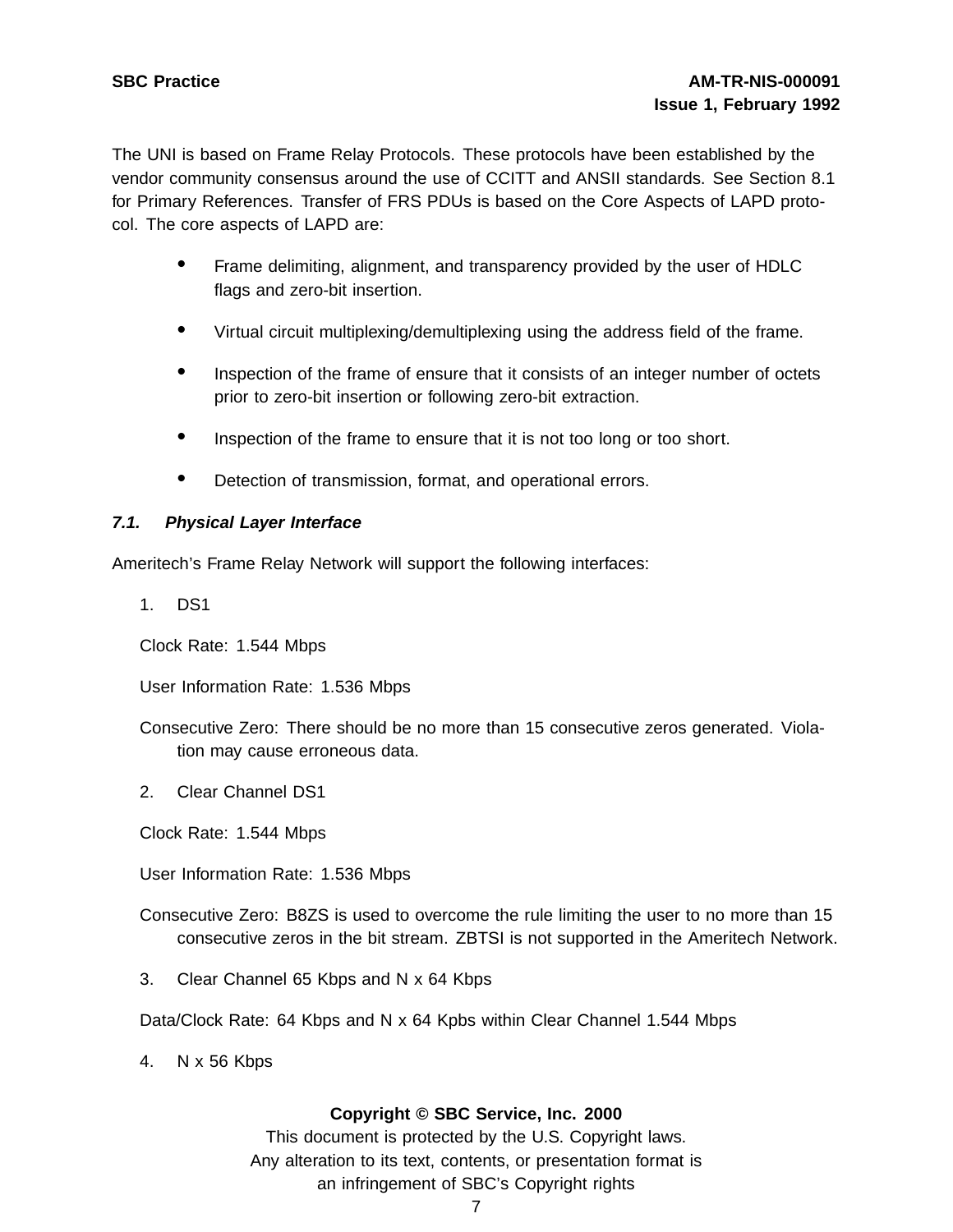Data Clock Rate: N x 56 Kbps within a 1.544 Mbps channel

5. 56 Kbps

Data/Clock Rate: 56 Kbps

See Primary References 6, 7 and 8 in Section 8.1.

#### **7.2. Data Link Layer Interface**

This interface specification describes the data transfer protocol supported by Ameritech's FR network. The frame structure must conform with CCITT and ANSI standards.

#### 7.2.1. Protocol Structure

The Frame Relay Protocol carried over the data link layer must conform with LAPD. The FR format is shown in Figure 3. FRS Protocol Data Unit (PDU) consists of a beginning Flag Sequence, Header (which consists of the Address Field and Control Sequence), Frame Relay Information Field, Frame Check Sequence, Closing Flag Sequence.



#### **Figure 3. Frame Relay Protocol Data Unit**

FCS = Frame Check Sequence (Used for error detection) DLCI - Data Link Connection Identifier (Logical channel address) C/R - Command/Response (Application Specific; not modified by network)  $EA = Address Extension bit (Allows indication of 3 or 4 byte header)$ FECN - Forward Explicit Congestion Notification (Used for congestion management) BECN = Backward Explicit Congestion Notification (Used for congestion management) DE = Discard Eligibility Indicator (Used for congestion management)

#### **Copyright © SBC Service, Inc. 2000**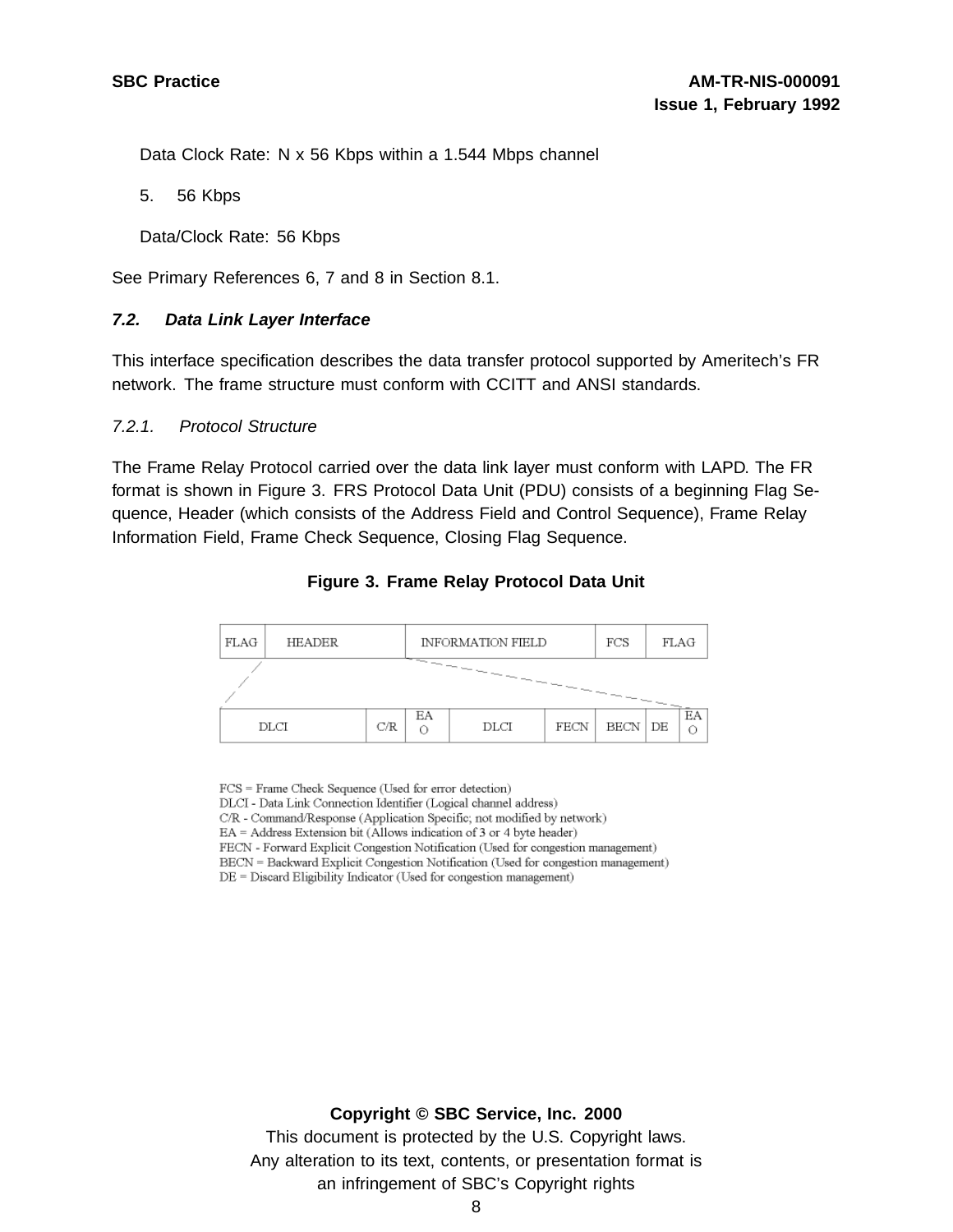

# **Figure 4. Field Description in PDU**

Following is a description of each field in the PDU as shown in Figure 4.

# 7.2.1.1. Flag Sequence

All frames start and end with the flag sequence consisting of one 0 bit followed by six contiguous 1 bits and one 0 bit. The flag preceding the address is defined as the opening flag. The flag following the FCS field is defined as the closing flag. The closing flag may also serve as the opening flag of the next frame; however, receivers must be able to accommodate reception of one or more consecutive flags.

# 7.2.1.2. Data Link Connection Identifier (DLCI)

The DLCI is used to identify the logical connection, multiplexed within the physical channel, with which a frame is associated. All frames carried within a particular physical channel and having the same DLCI value are associated with the same logical connection. The DLCI is an unstructured field. It consists of the six most significant bits of the first octet (comprising of the most significant bits (msb) of the DLCI), and the four most significant bits of the second octet (comprising of the least significant bits (lsb) of the DLCI); concatenated into a 10 bit field. The 10 bit DLCI thus represents values between 0 and 1023. See Table 1 below for valid DLCIs.

| <b>RANGE</b> | <b>USAGE</b>                                     |
|--------------|--------------------------------------------------|
|              | Reserved for Call Control Signaling (in-Channel) |
| 15           | Reserved                                         |
| 16 - 1007    | Assignable to Frame Relay PVSs                   |

# **Copyright © SBC Service, Inc. 2000**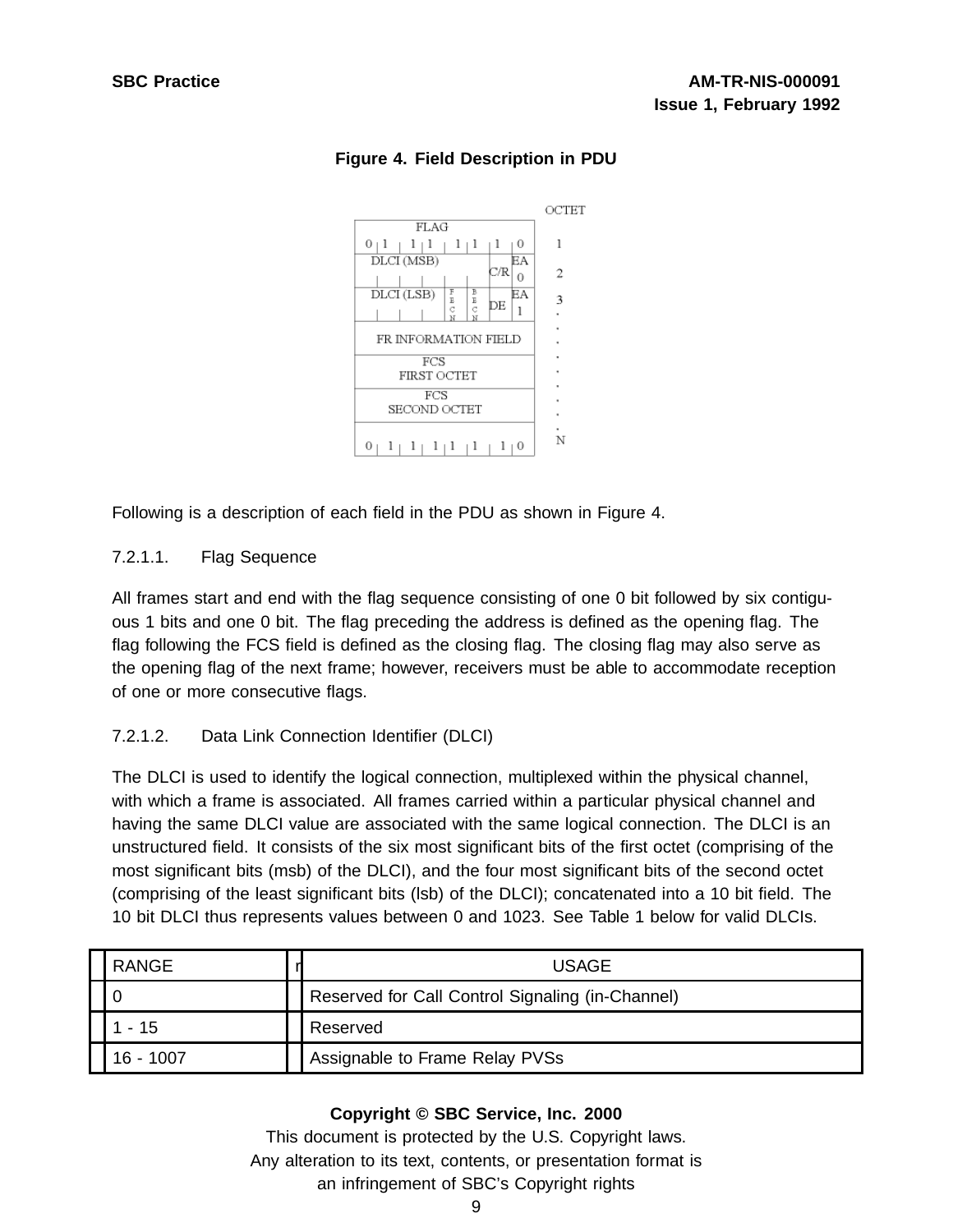| 1008 -<br>1022 | Reserved                     |
|----------------|------------------------------|
| 1023           | ' Local Management Interface |

# 7.2.1.3. Command/Response (C/R) Bit

the C/R indication bit is not used by the frame relay data link protocol and may be set to any value by the user device. The use of this field is application specific. The C/R bit is carried transparently by the frame relay network.

# 7.2.1.4. Address Extension (EA) Bit

The address field range is extended by reserving the first transmitted bit of the address field octets to indicate the final octet of the address of the address field. This field is used for addresses longer than two octets. The Extended Addressing (EA) bit in the header will be set to "1" to indicate that the FRS frame header consists of three or four octets.

**NOTE:** The Ameritech Frame Relay PVC Network will support two octet addressing. The EA bit in the first octet is set to 0 and the EA in the second octet is set to 1.

# 7.2.1.5. Forward Explicit Congestion Notification (BECN) Bit

The FECN bit may be set by a congested network to notify the user that congestion avoidance procedures should be initiated where applicable for traffic in the direction of the transmitted frame. This bit is set to "1" to indicate to the receiving user device that the frames it receives has encountered congested resources. This bit may be used with source controlled transmitted rate adjustment.

# 7.2.1.6. Backward Explicit Congestion Notification (BECN) Bit

This bit may be set at a congested network to notify the user that congestion avoidance procedures should be initiated where applicable for traffic in the opposite direction of the frame carrying the BECN indicator. This bit is set to "1" to indicate to the receiving user device that the frames it transmits may encounter congested resources. This bit may be used with source controlled transmitter.

# 7.2.1.7. Discard Eligibility (DE) Bit

The DE bit, is used, is set to "1" to indicate a request that a frame should be discarded in preference to other frames in a congestion situation. When frames must be discarded to ensure safe network operation and maintain the committed level of service within the network. Setting of this bit by the network or user is optional.

# **Copyright © SBC Service, Inc. 2000**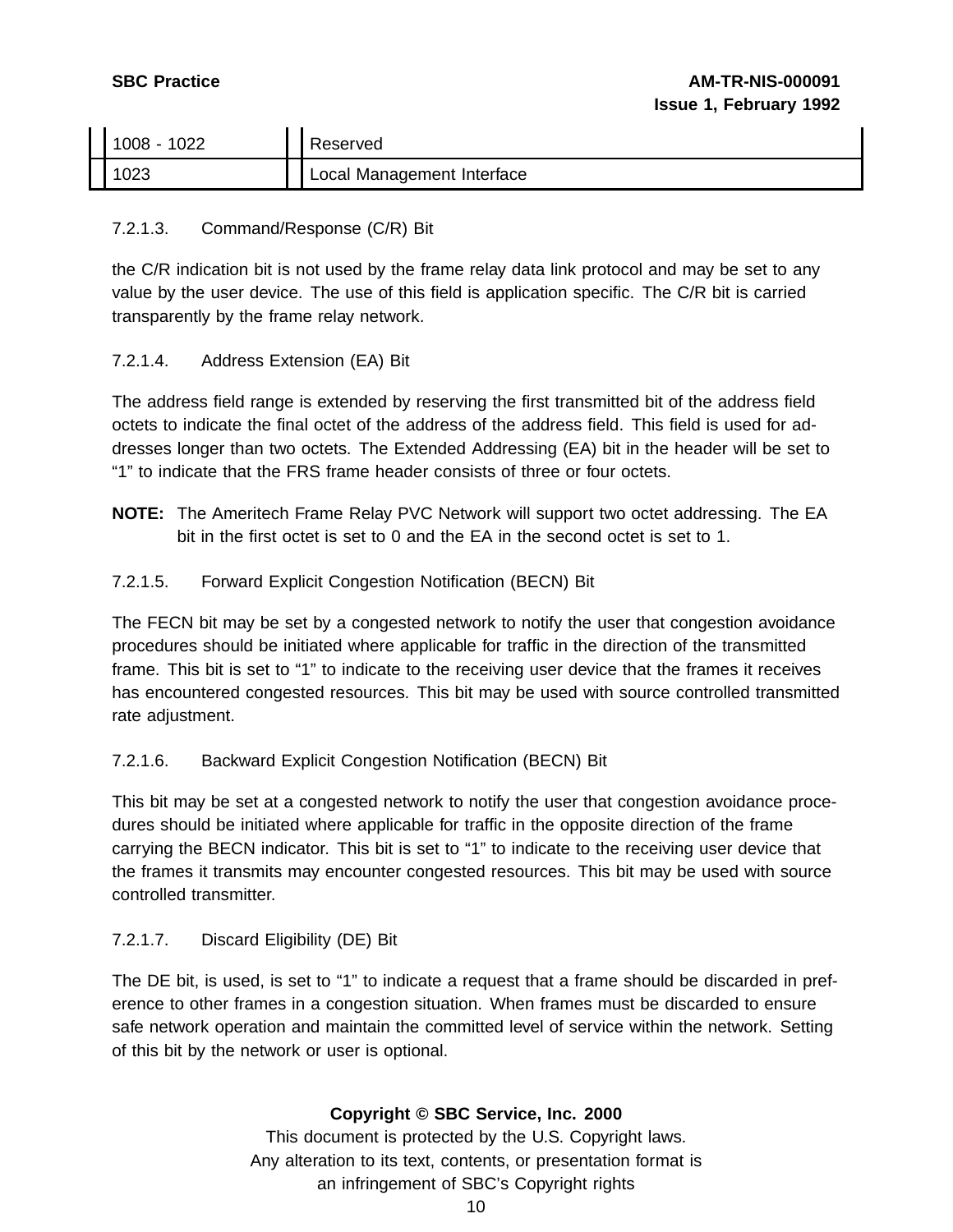# 7.2.2. Invalid Frames

The network will discard invalid frames. The following are considered to be invalid frames:

- A frame not bounded by two flags
- <sup>A</sup> frame containing fewer than <sup>5</sup> octets between flags
- <sup>A</sup> frame containing more than <sup>1600</sup> octets between flags
- <sup>A</sup> frame that does not consist of an integral number of octets
- <sup>A</sup> frame containing <sup>a</sup> frame check sequence error
- <sup>A</sup> frame with an invalid DLCI (not subscribed to or configured by the network or out of range)
- <sup>A</sup> frame containing <sup>a</sup> Frame Abort

# 7.2.3. Local Management Interface (LMI)

Ameritech FR network supports an industry standard known as LMI for management of PVCs. The LMI defines the protocol and set of messages based on ANSI and CCITT message format and PVC management procedures. (See Section 8.1 - Primary Reference 5) These procedures incorporate much of the functionality that is in the LMI specification - common extensions.

LMI operates on the local interface between the user and the network. It is a synchronous polling scheme where the user polls the network to obtain status and configuration information concerning the PVCs available at this interface. LMI is partitioned into two categories, common and optional.

The common LMI features are:

- Notification of the addition, deletion and presence of <sup>a</sup> PVC.
- Notification of the availability of unavailability of <sup>a</sup> configures PVC.
- <sup>A</sup> "Keep Alive" sequence number interchange for verifying the integrity of the physical link between the network and the user.

Messages used for PVC status are:

1. STATUS - This message is sent to the user device by the network in response to a STATUS\_ENQUIRY message.

## **Copyright © SBC Service, Inc. 2000**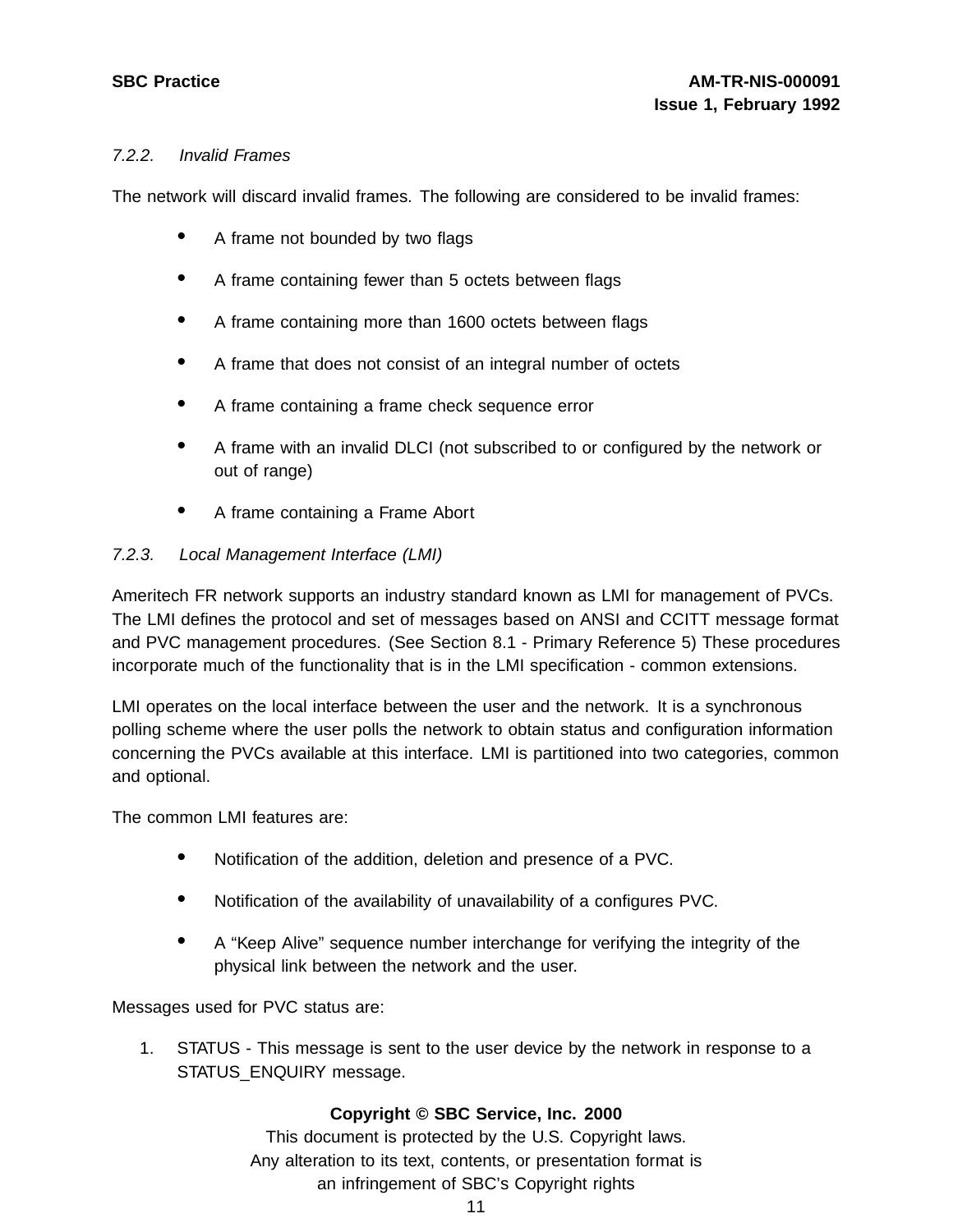2. STATUS ENQUIRY - This message is used by the user device to request a STATUS message from the network.

The optional features are:

- 1. Support for a Global Addressing convention This convention uses the DLCIs to identify a specific end device.
- 2. Multicast capability has the ability to request that the network send a frame to all user devices which belong to a "multicast group".
- 3. Asynchronous Status Updates The STATUS ENQUIRY/STATUS exchange may occur infrequently. Extensions have been added to the LMI protocol to notify the user immediately of a change in the interface status.
- 4. Flow Control XON/XOFF flow control mechanism is implemented specifically for routers and bridges for preventing congestion collapse in the FRS network.
- **NOTE:** The Ameritech FR Network will not support the LMI Optional Extensions in it's Initial Implementation.

#### **8. References**

## **8.1. Primary References**

- 1. ANSI T2.606 Frame Relaying Bearer Service Architectural Framework and Service Description, American National Standards Institute, Inc., 1990.
- 2. ANSI T1.617 DSS1 Signaling Specification for Frame Relay Bearer Service, American National Standards Institute, Inc., 1991.
- 3. ANSI T2.618 DSS1 Core Aspects of Frame Relay Protocol for Use with Frame Relay Bearer Service, American National Standards Institute, Inc., 1991.
- 4. CCITT Recommendation Q.921, Digital Subscriber Signaling System No. 1 (DSS1) Data Link Layer, Blue Book, ITU, Geneva, 1988.
- 5. Frame Relay Specification with Extensions, Cisco Systems, Digital Equipment Corporation, Northern Telecom, Inc., and StrataCom, Inc. September 18, 1990.
- 6. Telcordia (formerly Bellcore) TR-NPL-000054 High Capacity Digital Service (1.544 Mbps) Interface Generic Requirements for End Users, Issue 1, April 1989.

## **Copyright © SBC Service, Inc. 2000**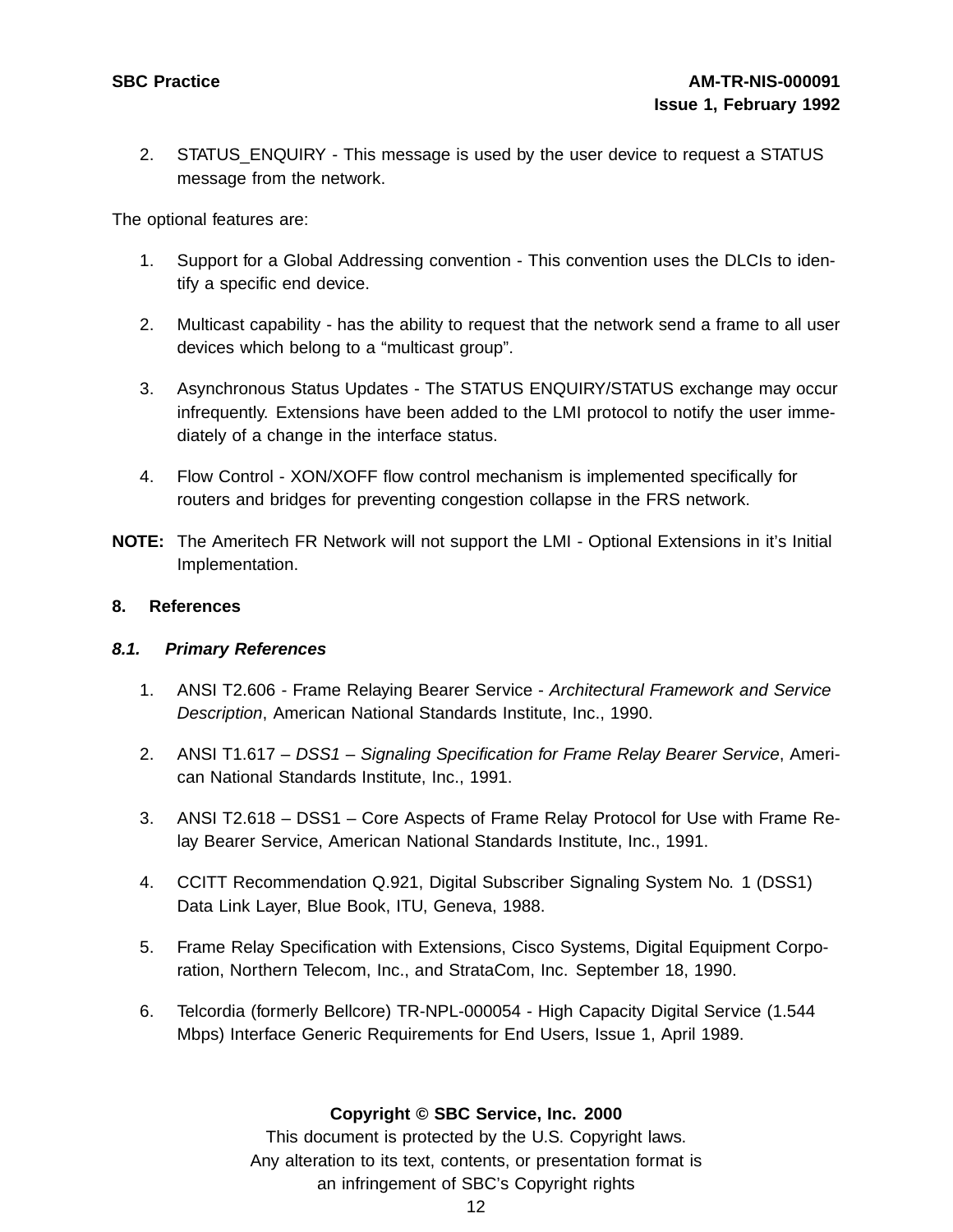- 7. Telcordia (formerly Bellcore) TR-NPL-000341 Digital Data Special Access Service Transmission Parameter Limits and Interface Combinations, Issue 1, March 1989.
- 8. Telcordia (formerly Bellcore) TR-NIS-000342 High Capacity Digital Special Access Service Transmission Parameter Limits and Interface Combinations, Issue 1, February 1991.

## **8.2. Secondary References**

- 1. ANSI T1S1/90-175 Addendum to T1.606 Frame Relaying Bearing Service Architectural Framework and Service Description, American National Standards Institute, Inc., July 1990.
- 2. ANSI T1.602 Telecommunications ISDN Data-Link Layer Signaling Specification for Application at the User-Network Interface, American National Standards Institute, Inc., 1989.
- 3. ANSI T1S1/90-214 DSS1 Core Aspects of Frame Protocol for Use with Frame Relay Bearer Service - Architectural Framework and Service Description, American National Standards Institute, Inc., July 1990.
- 4. ANSI T1S1/90-213 DSS1 Signaling Specification for Frame Relay Bearer Service, American National Standards Institute, Inc., July 1990.
- 5. CCITT Recommendation, I.122, Framework for Providing Additional Packet Mode Bearer Services, Blue Book, ITU, Geneva, 1988.
- 6. Draft CCITT Recommendation Q.922, ISDN Data Link Layer Specification for Extended ISDN Applications, ITU, Geneva, 1990.
- 7. CCITT Recommendation Q.933, ISDN Signaling Specification for Frame Mode Bearer Services, ITU, Geneva, 1991.

## **To order documents, contact:**

(For ANSII documents): American National Standards Institute, Attn: Sales Department, 11 West 42nd Street, New York, NY 10026, (212) 642-4900

(For CCITT documents): OMNICOM, 115 Park St., S.E., Vienna, VA 22180, (703) 281-1135

(For Frame Relay Specification with Extensions): The Frame Relay Forum, 480 San Antonio Road, Suite 100, Mountain View, CA 94040, (415) 962-2552

## **Copyright © SBC Service, Inc. 2000**